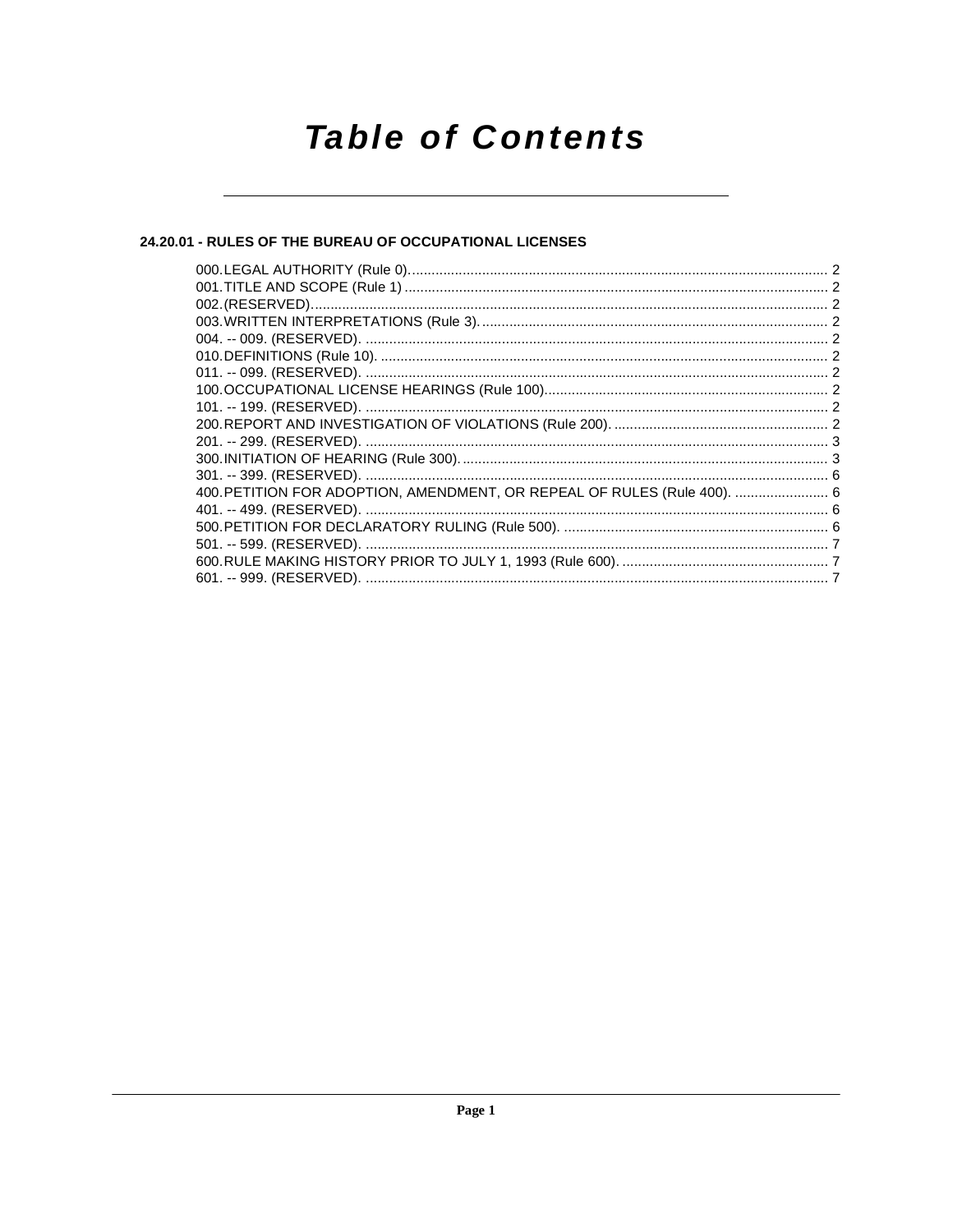#### **IDAPA 24 TITLE 20 Chapter 01**

#### **24.20.01 - RULES OF THE BUREAU OF OCCUPATIONAL LICENSES**

#### <span id="page-1-1"></span><span id="page-1-0"></span>**000. LEGAL AUTHORITY (Rule 0).**

These rules are hereby prescribed and established pursuant to the authority vested in the Bureau of Occupational Licenses by the provisions of Section 67-2609, Idaho Code. (7-1-93)

#### <span id="page-1-2"></span>**001. TITLE AND SCOPE (Rule 1)**

These rules shall be cited as IDAPA 24.20.01, "Rules of the Bureau of Occupational Licenses". (7-1-93)

#### <span id="page-1-3"></span>**002. (RESERVED).**

#### <span id="page-1-4"></span>**003. WRITTEN INTERPRETATIONS (Rule 3).**

The bureau may have written statements which pertain to the interpretation of the rules of this chapter. Such interpretations, if any, are available for public inspection and copying at cost in the main office of the Bureau of Occupational Licenses. (7-1-93)

#### <span id="page-1-5"></span>**004. -- 009. (RESERVED).**

#### <span id="page-1-11"></span><span id="page-1-6"></span>**010. DEFINITIONS (Rule 10).**

**01. Board**. Any professional or occupational licensing board of the state of Idaho receiving rative services from the Bureau of Occupational Licenses. (7-1-93) administrative services from the Bureau of Occupational Licenses.

**02. Bureau**. The Bureau of Occupational Licenses. (7-1-93)

<span id="page-1-16"></span><span id="page-1-13"></span><span id="page-1-12"></span>**03. Hearing Officer**. A non-member of a Board who presides over the hearing of a contested case.

(7-1-93)

**04. Representative Of Board**. Any person, including the Chief of the Bureau of Occupational designated by a Board to act as its agent under certain circumstances. (7-1-93) Licenses, designated by a Board to act as its agent under certain circumstances.

**05. Hearing Contested Case**. A hearing is a disciplinary proceeding involving the revocation, restriction, suspension, annulment (refusal to issue), or withdrawal of a professional or occupational license, registration, or certificate. (7-1-93) registration, or certificate.

#### <span id="page-1-7"></span>**011. -- 099. (RESERVED).**

#### <span id="page-1-14"></span><span id="page-1-8"></span>**100. OCCUPATIONAL LICENSE HEARINGS (Rule 100).**

General Provisions: These rules supplement and define the disciplinary hearing procedures of the Board of Architectural Examiners, Idaho Code, 54-305(2); Board of Barber Examiners, 54-517; Board of Chiropractic Physicians, 54-711; Board of Cosmetology, 54-817; Board of Environmental Health Specialist Examiners, 54-2410 to 54-2413; Board of Hearing Aid Dealers and Fitters, 54-2912; Board of Landscape Architects, 54-3004; Board of Morticians, 54-1116 to 54-1117; Board of Examiners of Nursing Home Administrators, 54-1612; Board of Optometry, 54-1510 to 54-1513; Board of Podiatry, 54-608 to 54-611; Board of Psychologist Examiners, 54-2305(d), 54-2309; Board of Social Work Examiners, Title 54, Chapter 32, Idaho Code, and such other professional and occupational licensing boards as request services from the Bureau of Occupational Licenses. Where these rules are inconsistent with provisions of the Idaho Code, the Code provisions are the controlling authority. (7-1-93) inconsistent with provisions of the Idaho Code, the Code provisions are the controlling authority.

#### <span id="page-1-9"></span>**101. -- 199. (RESERVED).**

#### <span id="page-1-15"></span><span id="page-1-10"></span>**200. REPORT AND INVESTIGATION OF VIOLATIONS (Rule 200).**

<span id="page-1-17"></span>**01. Who May Report A Violation**. Any person who knows of a violation by an occupational license holder of the lawful requirements for the retention of that license may report the violation to the Bureau of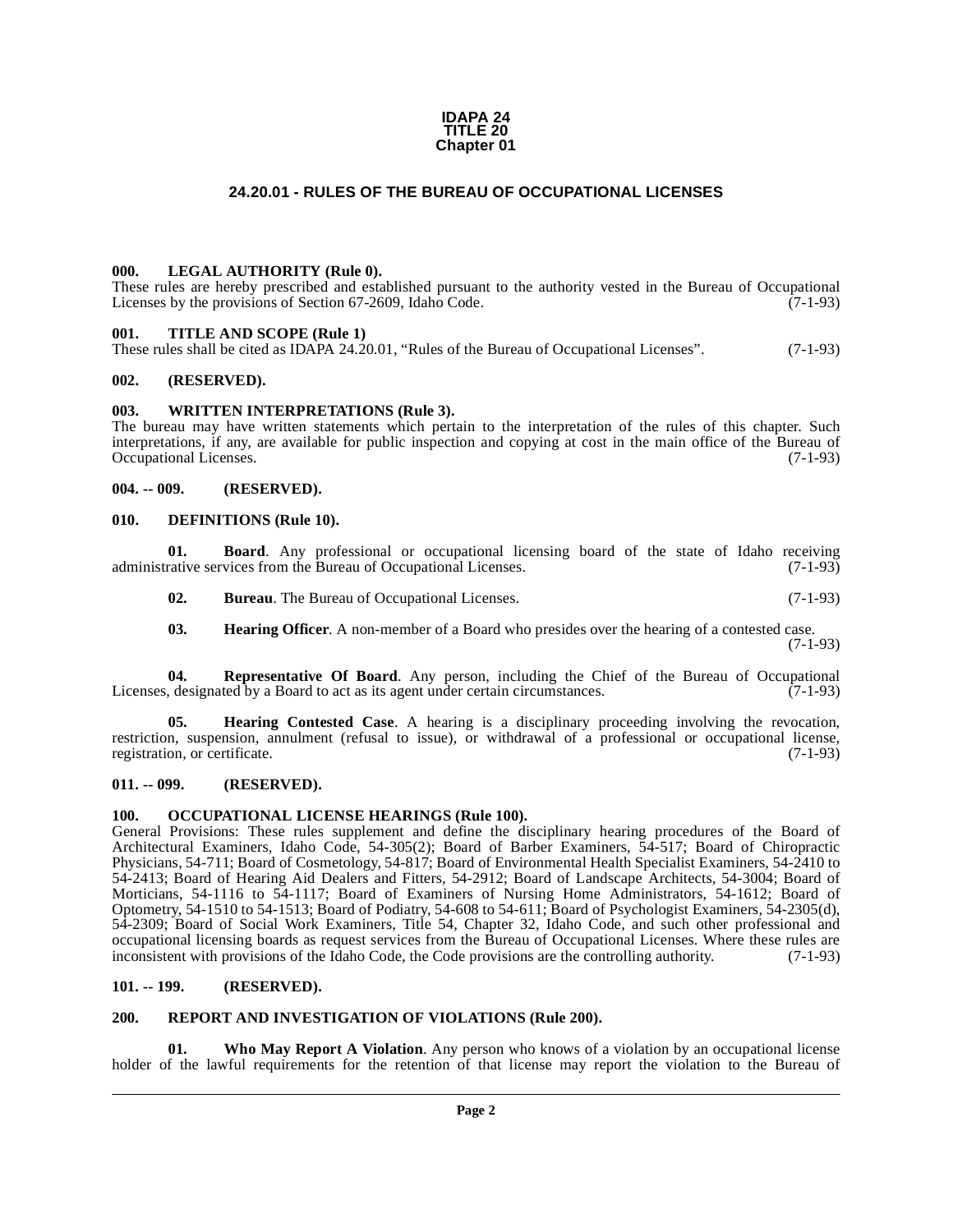#### **IDAHO ADMINISTRATIVE CODE IDAPA 24.20.01 - Rules of the Bureau of Occupational Licenses**

Occupational Licenses. The Bureau shall then make a preliminary investigation of all the facts and circumstances surrounding the reported facts and events.

<span id="page-2-6"></span>**02. Person Reporting A Violation**. A person reporting a violation is not regarded as a party to the investigation or to any proceeding which might result from the investigation. The policy of the Bureau shall be not to publish or divulge the name of any person reporting a violation unless the testimony of such person is required to show a violation at a hearing. (7-1-93) show a violation at a hearing.

<span id="page-2-5"></span>**03. Insufficient Facts And Events**. If after investigations the Bureau finds that the report concerns facts and events insufficient to warrant official action, no further action shall be taken. (7-1-93)

<span id="page-2-8"></span>**Sufficient Facts And Events**. If after investigation the Bureau finds that the report concerns facts and events potentially sufficient to warrant the suspension, restriction, or revocation of an occupational license, the Bureau shall, with the approval and assistance of the Office of the Attorney General, prepare a formal complaint against the license holder. Furthermore, if after investigation the report is found to concern facts and events which clearly constitute an immediate threat to the public health, safety, or welfare, and statutory authority exists for the Board, the Bureau may, with the approval and assistance of the Office of the Attorney General, proceed to suspend<br>summarily the contested license pending the prompt initiation of a revocation hearing. (7-1-93) summarily the contested license pending the prompt initiation of a revocation hearing.

<span id="page-2-7"></span>**05. Preliminary Investigations And Papers**. Preliminary investigations and papers in connection with them shall be confidential until a formal complaint is filed. (7-1-93)

#### <span id="page-2-0"></span>**201. -- 299. (RESERVED).**

#### <span id="page-2-4"></span><span id="page-2-1"></span>**300. INITIATION OF HEARING (Rule 300).**

<span id="page-2-2"></span>**01. Complaint**. A hearing to determine whether or not a license should be limited, conditioned, revoked, suspended or not renewed shall be initiated by filing with the relevant Board a complaint signed by the Chief of the Bureau of Occupational Licenses, or his designated representative. The complaint shall be a written statement of charges which shall set forth in ordinary and concise language the acts or omissions with which the respondent is charged, the facts surrounding the matter in dispute, the statutes and rules which the respondent is alleged to have violated, and the action sought from the Board.  $(7-1-93)$ 

**02. Docketing And Service Of Complaint**. Upon receipt of a complaint, the relevant Board or its representative shall assign it a docket number, select and appoint a hearing officer who shall determine the time and place for the hearing to take place. The Board or its representative shall then cause a copy of the docketed complaint to be served on respondent together with a statement of notice in substantially the following form: (7-1-93)

 $TO:$ 

<span id="page-2-3"></span>(name and address)

The accompanying complaint has been filed against you with \_\_\_\_\_\_\_\_\_\_\_\_\_\_\_\_\_\_\_\_\_\_\_\_\_, and (name of board)

a hearing on the suspension or revocation of your occupational license has been scheduled for

\_\_\_\_\_\_\_\_\_\_\_\_\_\_\_\_\_\_\_\_\_\_\_\_\_\_\_\_\_\_\_\_\_\_\_\_\_\_. (time) (date) (location)

Five days before the hearing you are required to have a written response to the complaint on file with the Board at the following address: \_\_\_\_\_\_\_\_\_\_\_\_\_\_\_\_\_\_\_\_\_\_\_\_\_\_\_\_\_\_\_\_\_\_\_\_\_\_\_\_\_\_

(address of board or bureau)

At the hearing you will be afforded an opportunity to respond to the complaint and to present evidence and argument on all issues involved. You will be afforded an opportunity to cross-examine all witnesses testifying against you.

You have the right to be represented by an attorney.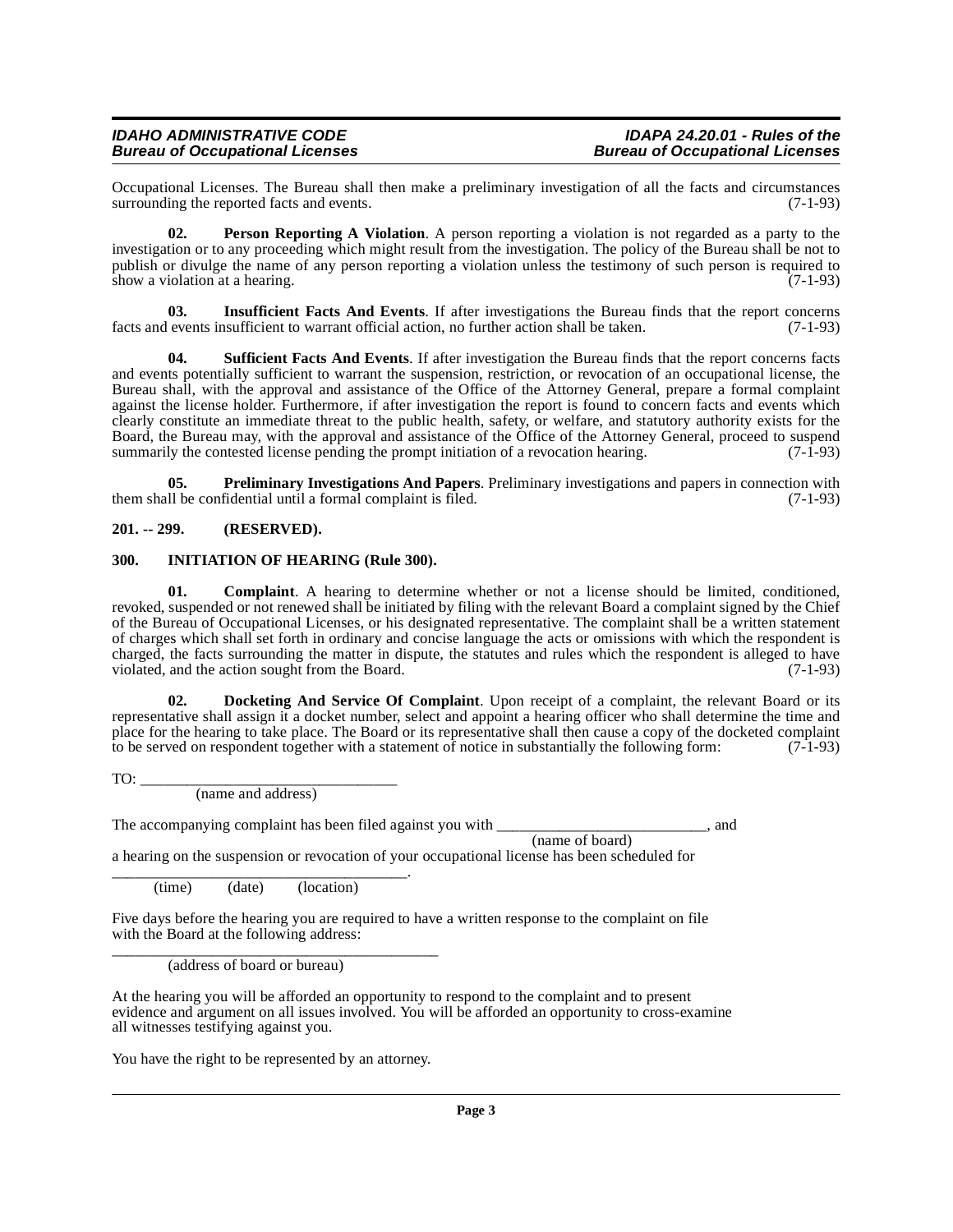If you fail to appear at the hearing, the Board may revoke or suspend your license without further notice.

You are entitled to the issuance of subpoenas to compel attendance of witnesses and the production of books, documents, or other things relevant to the proceedings.

\_\_\_\_\_\_\_\_\_\_\_\_\_\_\_\_\_\_\_\_\_\_\_\_\_\_\_\_\_\_\_\_\_\_\_\_\_\_\_\_\_\_\_\_\_\_\_\_\_\_\_\_ (signature of board member or designated representative of board)

(7-1-93)

<span id="page-3-5"></span>**03.** Setting Date For Hearing. The date selected by the Board for a revocation hearing shall be d to be at least twenty days from service of the notice and complaint on the respondent. (7-1-93) calculated to be at least twenty days from service of the notice and complaint on the respondent.

**Service Of Notice**. The Board shall serve respondent with copies of the complaint and notice of hearing by mailing them to respondent's last known or address of record, home or business address by United States mail, or by personal service in the manner of civil actions in district court. (7-1-93)

#### <span id="page-3-4"></span><span id="page-3-0"></span>**05. Continuance Of Postponement Of Hearing**. (7-1-93)

a. By agreement. A hearing may be continued or postponed at any time upon agreement of all parties 30 and or its designated presiding officer. and the Board or its designated presiding officer.

b. By request. Any party may cause a hearing to be continued by showing good and sufficient cause. A request by a party for a continuance or postponement shall state precisely the reasons therefore, be in writing, and be received by the Board, presiding officer, and all other parties, not less than five (5) days prior to the scheduled date of the hearing. Grant of a continuance or postponement shall be in the discretion of the Board or its designated presiding officer. Notice of a continuance or postponement shall be given all parties. (7-1-93) presiding officer. Notice of a continuance or postponement shall be given all parties.

<span id="page-3-6"></span>**06.** Settlement Of Complaint. Parties to a revocation hearing and the Board or its designated presiding have agree to settle a complaint at any time. officer, may agree to settle a complaint at any time.

<span id="page-3-1"></span>**07. Discovery**. By agreement or by order of the Board or its designated presiding officer, after a showing of good and sufficient cause, the parties to a license revocation hearing may obtain discovery of any nonprivileged matter relevant to the subject of the pending hearing. Discovery shall be in substantial conformity with Rule 26 of the Idaho Rules of Civil Procedure which authorize written interrogatories; production of documents or things, permission to enter property, physical and mental examinations, and requests for admission. (7-1-93)

**08. Hearing Officer**. A hearing may be conducted by the Board, a member or members of the Board designated by the Board, or a hearing officer designated by the Board. Regardless of who conducts the hearing, all Board members shall be entitled to attend and participate in a hearing. Board members shall be entitled to attend and participate in a hearing.

#### <span id="page-3-3"></span><span id="page-3-2"></span>**09. Disqualification Of Officer Or Board Member**. (7-1-93)

a. Voluntary. A hearing office or Board member shall voluntarily disqualify himself and withdraw from any case to which he cannot accord a fair and impartial hearing or consideration, unless to do so would prevent the existence of a quorum to decide to case. the existence of a quorum to decide to case.

b. By request.  $(7-1-93)$ 

i. Hearing officers. Any party may request the disqualification of a presiding officer by filing an affidavit five days prior to the hearing stating with particularity the grounds upon which it is claimed that a fair and impartial hearing cannot be accorded. The issue shall be determined by the Board, a member of the Board designated by the Board, or a representative of the Board designated by the Board. (7-1-93)

ii. Board members voting on decision. Any party may request the disqualification of a Board member from voting on a decision by filing an affidavit stating with particularity why a fair and impartial consideration cannot be accorded. The issue shall be determined by the Board, a member of the Board designated by the Board, or a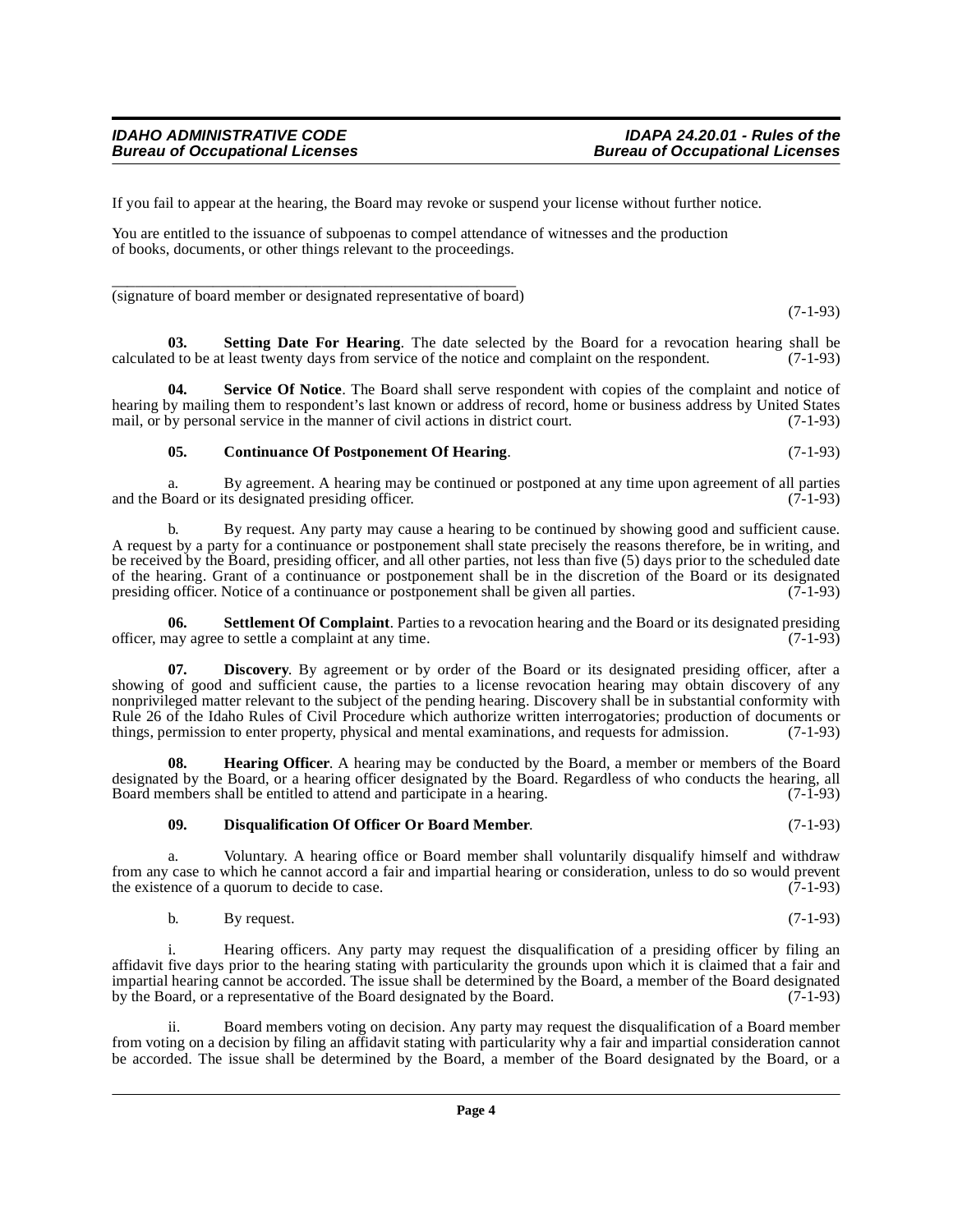#### **IDAHO ADMINISTRATIVE CODE IDAPA 24.20.01 - Rules of the Bureau of Occupational Licenses Bureau of Occupational Licenses**

representative of the Board designated by the Board, except that no Board member shall be disqualified if that would prevent the existence of a quorum to decide the case. prevent the existence of a quorum to decide the case.

<span id="page-4-7"></span>**10. Setting Date For Hearing**. The date selected by the Board to hold a hearing shall be calculated to be at least twenty (20) days from service of the notice and complaint on respondent. (7-1-93)

<span id="page-4-5"></span>**11. Revocation Hearing Is Contested Case**. A hearing, as defined above, is a contested case governed by the Idaho Administrative Procedure Act, Title 67, Chapter 52, Idaho Code. All hearings shall be open to the public unless required to be closed by law. Request for a stenographic reported must be made not later than five (5) days before the date set for the hearing and must submit to the presiding officer the name of an available reporter. The party requesting the reporter shall bear the expense of the reporter's attendance fees and the costs of the original transcript and a copy for the Board. Other parties desiring a copy of the transcript shall bear the expense thereof. (7-1-93)

<span id="page-4-6"></span>**12. Rights Of Parties**. All parties, including staff of the Board and Bureau where appropriate, shall be entitled to introduce evidence, examine and cross-examine witnesses, make arguments, and generally participate in the conduct of the hearing. (7-1-93) the conduct of the hearing.

13. Testimony Under Oath. All testimony to be heard by the presiding officer in adjudicatory hearings, except matters noticed officially or entered by stipulation, shall be sworn testimony. Before taking the witness stand, each person shall swear or affirm that the evidence he is about to give shall be the truth, the whole truth, and nothing but the truth. truth, and nothing but the truth.

#### <span id="page-4-10"></span><span id="page-4-4"></span>**14. Order Of Proceeding**. (7-1-93)

a. The presiding officer shall call the hearing to order, identify the proceeding, and take the names of ring parties and attorneys. The parties may make opening statements if they desire. (7-1-93) all appearing parties and attorneys. The parties may make opening statements if they desire.

b. The Bureau shall present evidence first. The respondent shall follow and thereafter the Bureau shall be allowed to present rebuttal evidence. Further order of proceeding shall be controlled by the hearing officer.

 $(7-1-93)$ 

<span id="page-4-2"></span>**15. Evidence**. The admission of evidence shall be governed by Idaho Code, 67-5210. The hearing officer shall rule on the admissibility of all evidence. Grounds for objection to the admission of evidence shall be stated clearly. Formal exceptions to a ruling of the presiding officer need not be made. A party barred from submitting certain evidence may make an offer of proof on the record consisting of a statement of the substance of the evidence and its relevancy. (7-1-93)

<span id="page-4-8"></span>**16.** Stipulations. With the approval of the hearing officer, the parties may enter into a stipulation as to any fact at issue. A stipulation shall be in writing and introduced into evidence as an exhibit or shall be made by oral statement upon the record. (7-1-93) statement upon the record.

<span id="page-4-1"></span>**17. Consolidation**. The Board may consolidate two or more proceedings in any one hearing where it appears that the issues are substantially the same and that the rights of the parties will not be prejudiced by such procedure. Where two or more proceedings are consolidated for hearing, the hearing officer shall determine the order<br>in which all parties shall introduce their evidence and which party or parties shall open and close. (7-1 in which all parties shall introduce their evidence and which party or parties shall open and close.

<span id="page-4-0"></span>**18. Briefs**. Under the direction of the hearing officer, the parties may submit briefs, including proposed findings of fact, conclusions of law, and a proposed decision. (7-1-93)

<span id="page-4-9"></span>**19. Submission For Decision**. A contested case shall stand submitted for decision after the taking of evidence, the presentation of oral arguments and the filing of such briefs as may have been prescribed by the hearing officer. A final decision shall not be made until a proposed decision prepared by a hearing officer or someone who has read the record is served upon the parties personally or by mail. The proposed decision shall be in such form that it may be adopted as the decision in the case, and shall contain proposed findings of fact and conclusions of law, as well as a proposed order. (7-1-93) as a proposed findings of fact and conclusions of law, as well as a proposed order.

<span id="page-4-3"></span>**20. Final Decision**. The Board may adopt the proposed decision in whole or in part, it may itself decide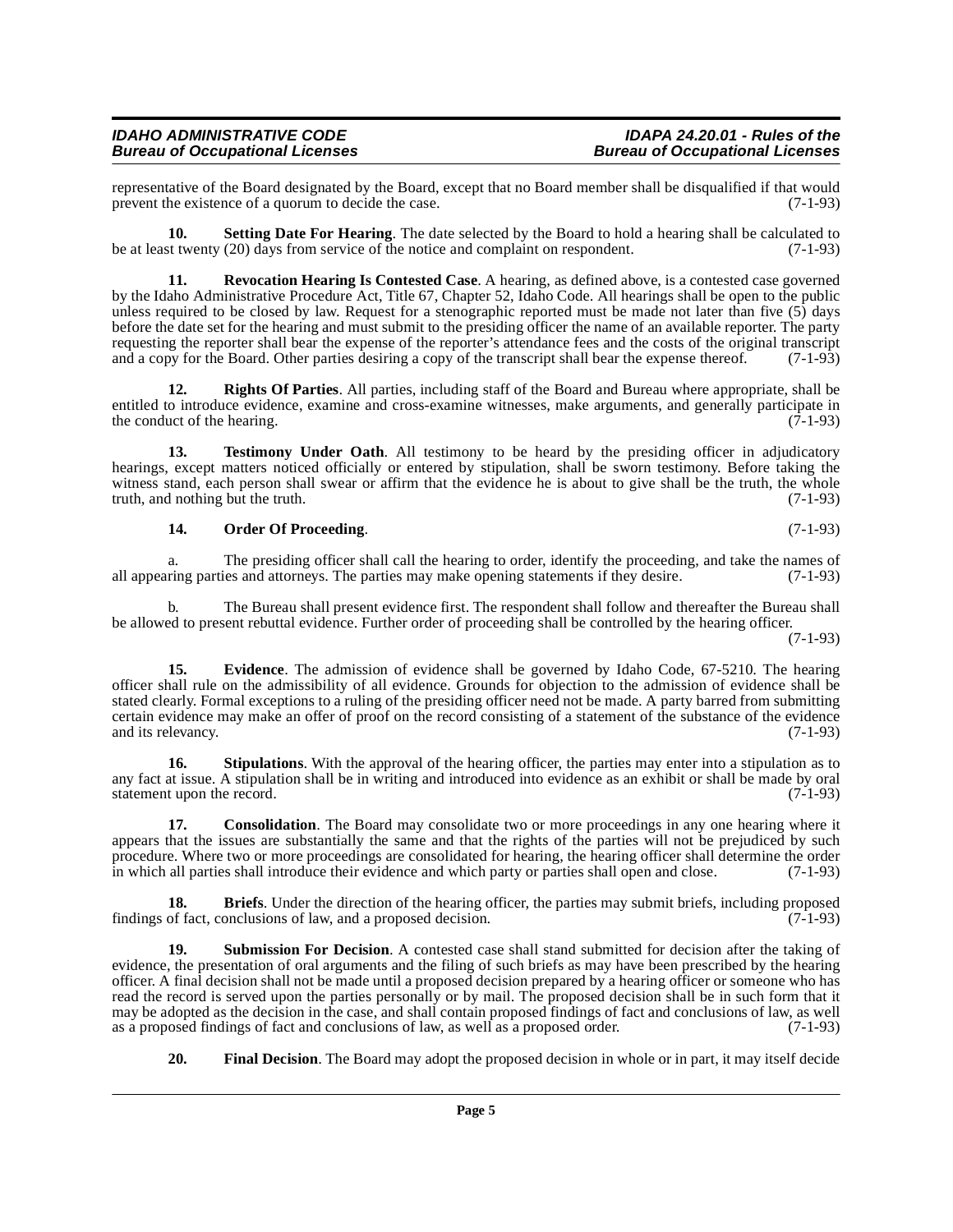#### **IDAHO ADMINISTRATIVE CODE IDAPA 24.20.01 - Rules of the Bureau of Occupational Licenses**

the case on the record, or it may refer the case to the same or another presiding officer to take additional evidence in accordance with these rules. A final decision shall include findings of fact and conclusions of law, separately stated. It shall include an explicit ruling on all alternative findings of fact submitted by the parties. Findings of fact should be supported by express reference to information contained in the record. In addition to findings of fact and conclusions of law, the final decision shall contain some statement of the reasoning employed in arriving at the decision. Final decisions shall be made upon the majority vote of the Board members taking part in the decision. Abstentions shall<br>not be counted for the purpose of determining a majority. (7-1-93) not be counted for the purpose of determining a majority.

<span id="page-5-5"></span>**21. Contempt**. If any person appearing or ordered to appear before the Board refuses to respond to a subpoena, refuses to testify, obstructs the proceedings by misconduct, or willfully disobeys a lawful order, the Board shall certify the facts to the appropriate district court for the initiation of contempt proceedings. (7-1-93)

#### <span id="page-5-0"></span>**301. -- 399. (RESERVED).**

#### <span id="page-5-7"></span><span id="page-5-1"></span>**400. PETITION FOR ADOPTION, AMENDMENT, OR REPEAL OF RULES (Rule 400).**

**01. Interested Person**. Any interested person, including license holders and license applicants, may petition the relevant professional or occupational licensing board to adopt, amend, or repeal any rule. Such petition shall be expressly designated as a Petition For Adoption Of Rules under Idaho Code, 67-5206, and it shall state clearly and concisely: (7-1-93)

|  | The substance or nature of the rule, regulation, amendment, or repeal requested; | $(7-1-93)$ |
|--|----------------------------------------------------------------------------------|------------|
|--|----------------------------------------------------------------------------------|------------|

| b. | The reason for the request; | $(7-1-93)$ |
|----|-----------------------------|------------|
|----|-----------------------------|------------|

<span id="page-5-9"></span>c. Reference to the authority of the board to take the action requested. (7-1-93)

**02.** Submission Of Briefs. Briefs may be submitted in support of any contentions made by the petitioner. (7-1-93) petitioner. (7-1-93)

**03. Documents, Data, And Exhibits May Accompany The Petition**. Documents, data, and exhibits ompany the petition. (7-1-93) may accompany the petition.

<span id="page-5-6"></span><span id="page-5-4"></span>**04.** Action On Petition. Action on petition for adoption, amendment, or repeal of rules. (7-1-93)

a. Within thirty (30) days of the receipt of a petition for adoption, amendment, or repeal of rules, the Board or its designated representative shall, with the advice of the Office of the Attorney General, either grant the petition and schedule the matter for a public hearing under Idaho Code, 67-5203, require additional information from the petitioner before granting or denying the petition, or deny the petition and inform the petitioner of the reasons for such denial. (7-1-93) such denial. (7-1-93)

b. The Board may grant or deny a petition in part, as well as grant such other relief or take such other  $\alpha$  action as may be warranted. (7-1-93)

c. The Board shall notify the petitioner in writing of any action taken. (7-1-93)

d. Any interested person may request reconsideration of any part or all of a Board decision. A request for reconsideration shall be submitted no later than thirty (30) days after notification of the Board's decision has been sent to the petitioner. (7-1-93) sent to the petitioner.

#### <span id="page-5-2"></span>**401. -- 499. (RESERVED).**

#### <span id="page-5-8"></span><span id="page-5-3"></span>**500. PETITION FOR DECLARATORY RULING (Rule 500).**

**01. Interested Person**. Any interested person, including license holders and license applicants, may petition the relevant Board for a declaratory ruling as to the applicability of board rules and statutory provisions to a particular situation. Such petition shall be entitled a Petition For Declaratory Ruling, under Idaho Code, 67-5208, and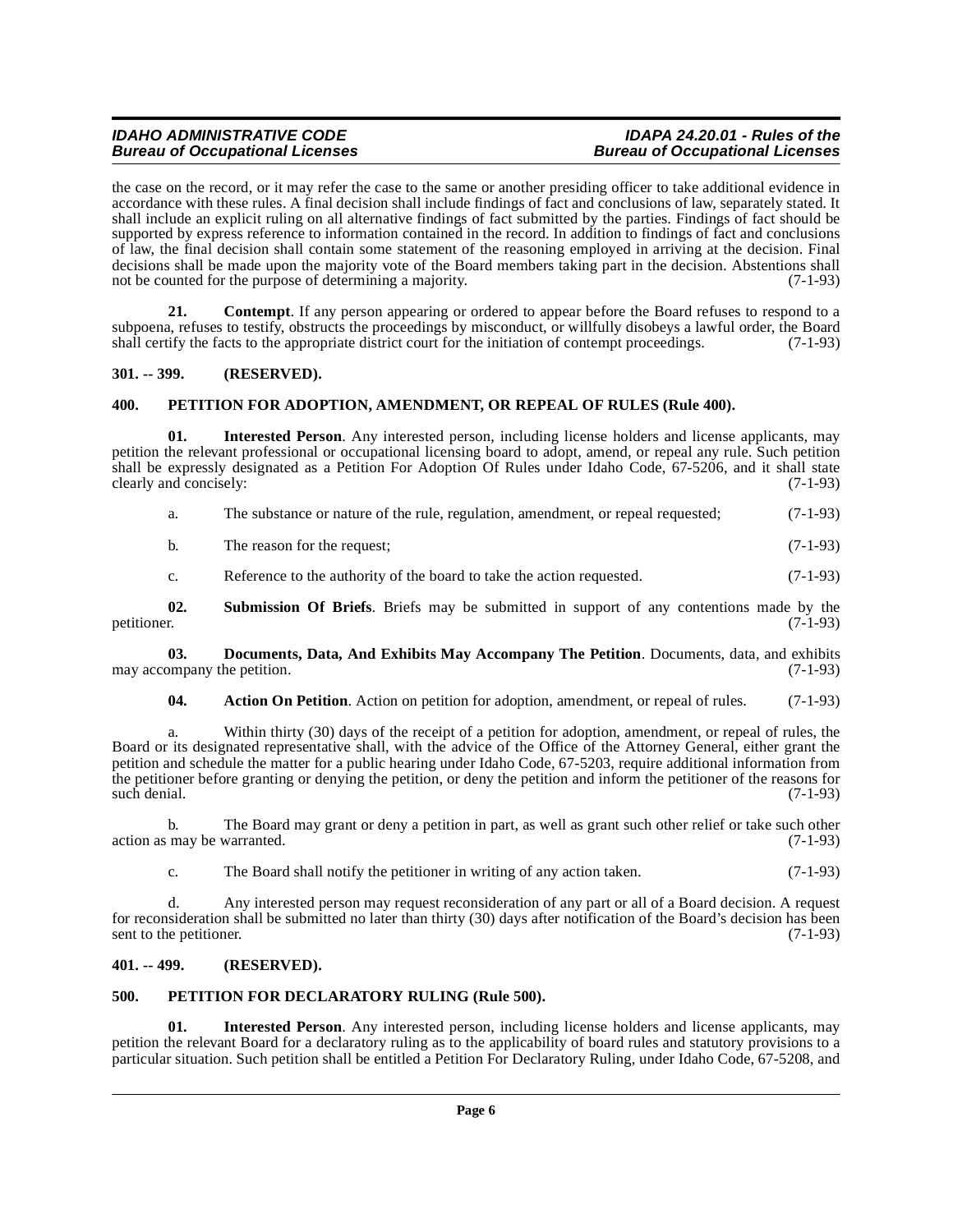### **IDAHO ADMINISTRATIVE CODE IDAPA 24.20.01 - Rules of the**

it shall state clearly and concisely: (7-1-93)

a. All board rules, Idaho Code provisions, or legal issues in question; (7-1-93)

b. Sufficient facts from which it can be determined that a real question exists concerning the applicability of the Board rules or Idaho Code provisions to the petitioner and that a declaratory ruling would resolve the question; (7-1-93) the question;

| C. | A proposed ruling, and; | $(7-1-93)$ |
|----|-------------------------|------------|
|    |                         |            |

<span id="page-6-5"></span>d. The reasons for the Board to adopt the proposed ruling. (7-1-93)

**02.** Submission Of Briefs. Briefs may be submitted in support of any contentions made by the petitioner. (7-1-93) petitioner. (7-1-93)

**03. Documents, Data, And Exhibits May Accompany the Petition**. Documents, data, and exhibits ompany the petition. (7-1-93) may accompany the petition.

#### <span id="page-6-4"></span><span id="page-6-3"></span>**04.** Action On Petition. Action on petition for declaratory ruling. (7-1-93)

a. Within thirty (30) days of the receipt of a petition for declaratory ruling, under Idaho Code, 67- 5208, the Board or its designated representative shall, with the advice of the Office of the Attorney General, either make a ruling, require additional information from the petitioner before making a ruling, or refuse to make a ruling on the question presented, and inform the petitioner in writing of the action taken. (7-1-93) the question presented, and inform the petitioner in writing of the action taken.

b. The Board may either grant or deny a petition in part or it may grant such other relief as may be warranted. (7-1-93)  $\alpha$  warranted.  $(7-1-93)$ 

c. Any interested person may request reconsideration of any part or all of a Board decision. A request for reconsideration shall be submitted no later than thirty (30) days after notification of the Board's decision has been sent to the petitioner. (7-1-93) sent to the petitioner.

#### <span id="page-6-0"></span>**501. -- 599. (RESERVED).**

#### <span id="page-6-1"></span>**600. RULE MAKING HISTORY PRIOR TO JULY 1, 1993 (Rule 600).**

These rules adopted and effective this first day of June, 1981. (7-1-93)

#### <span id="page-6-2"></span>**601. -- 999. (RESERVED).**